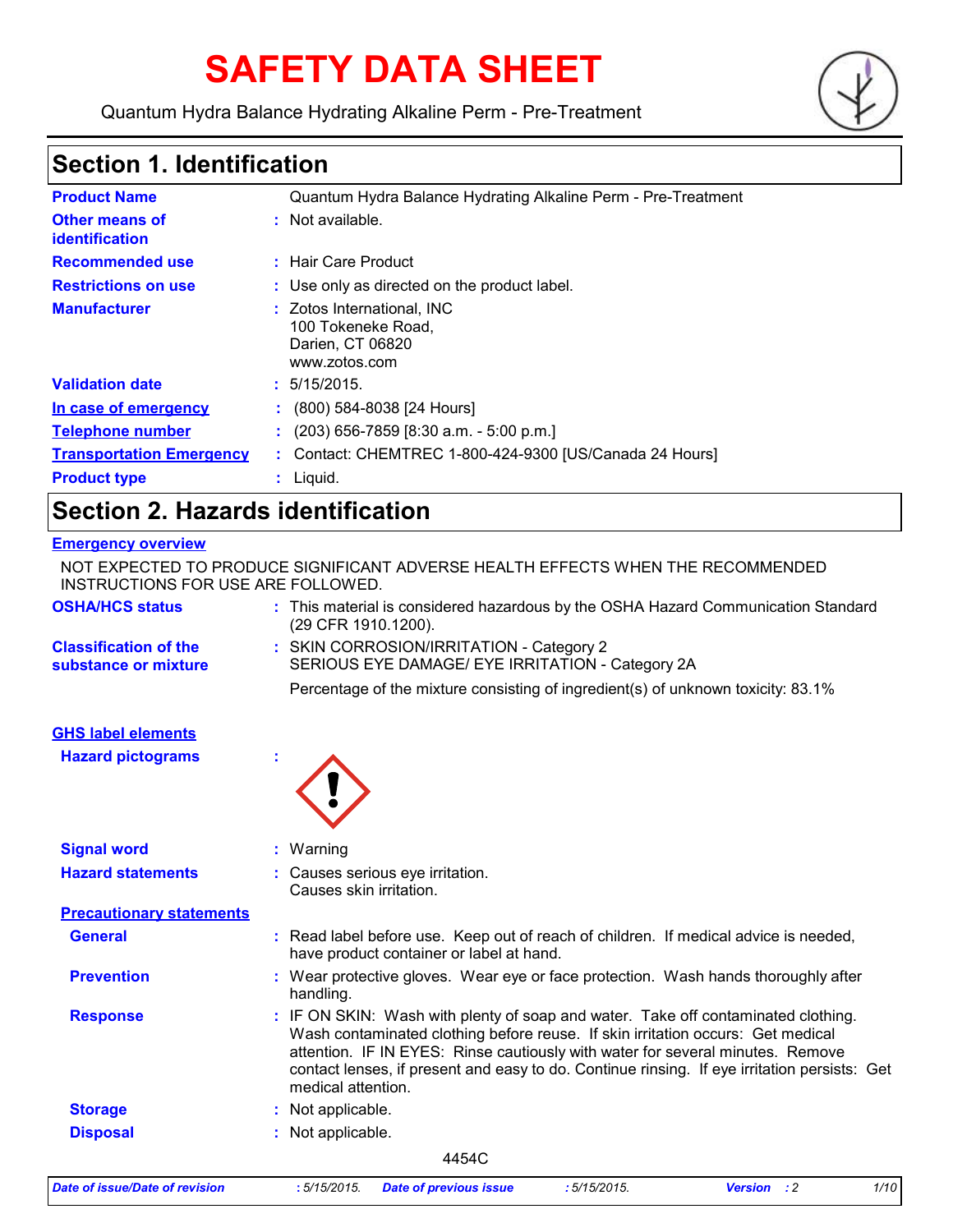### **Section 2. Hazards identification**

**Hazards not otherwise classified**

**:** None known.

# **Section 3. Composition/information on ingredients**

#### **Substance/mixture :**

Mixture

#### **United States**

| <b>Name</b>                  | $\frac{9}{6}$ | <b>CAS number</b> |
|------------------------------|---------------|-------------------|
| 2-methylpentane-2,4-diol     | 10.00         | 107-41-5          |
| 1-dodecyl-2-pyrrolidone      | 1.75          | 2687-96-9         |
| decamethylcyclopentasiloxane | 1.00          | 541-02-6          |

Any concentration shown as a range is to protect confidentiality or is due to batch variation.

**There are no additional ingredients present which, within the current knowledge of the supplier and in the concentrations applicable, are classified as hazardous to health or the environment and hence require reporting in this section.**

**Occupational exposure limits, if available, are listed in Section 8.**

# **Section 4. First aid measures**

#### **Description of necessary first aid measures**

| <b>Eye contact</b>                | : In case of contact, immediately flush eyes with plenty of water for at least 15 minutes.<br>May cause eye irritation.                                                                                                                                                                           |
|-----------------------------------|---------------------------------------------------------------------------------------------------------------------------------------------------------------------------------------------------------------------------------------------------------------------------------------------------|
| <b>Inhalation</b>                 | : Move affected person to fresh air.                                                                                                                                                                                                                                                              |
| <b>Skin contact</b>               | : Prolonged or repeated contact with skin or mucous membrane may result in irritation<br>symptoms, such as redness, blistering, dermatitis etc. Discontinue use of product<br>Apply cold compresses to affected areas to relieve any discomfort Seek medical<br>attention if irritation persists. |
| <b>Ingestion</b>                  | : Have conscious person drink several glasses of water or milk. Do not induce vomiting.<br>Get medical attention if adverse health effects persist or are severe.                                                                                                                                 |
|                                   | Indication of immediate medical attention and special treatment needed, if necessary                                                                                                                                                                                                              |
| <b>Notes to physician</b>         | : Treat symptomatically.                                                                                                                                                                                                                                                                          |
| <b>Specific treatments</b>        | : No specific treatment.                                                                                                                                                                                                                                                                          |
| <b>Protection of first-aiders</b> | : Use suitable protective equipment (section 8).                                                                                                                                                                                                                                                  |

#### **See toxicological information (Section 11)**

### **Section 5. Fire-fighting measures**

| <b>Extinguishing media</b>                           |                                                                                                                                                                               |
|------------------------------------------------------|-------------------------------------------------------------------------------------------------------------------------------------------------------------------------------|
| <b>Suitable extinguishing</b><br>media               | : Use an extinguishing agent suitable for the surrounding fire.                                                                                                               |
| <b>Unsuitable extinguishing</b><br>media             | : None known.                                                                                                                                                                 |
| <b>Specific hazards arising</b><br>from the chemical | : In a fire or if heated, a pressure increase will occur and the container may burst.                                                                                         |
| <b>Hazardous thermal</b><br>decomposition products   | : Decomposition products may include the following materials:<br>carbon dioxide<br>carbon monoxide<br>nitrogen oxides<br>halogenated compounds<br>metal oxide/oxides<br>4454C |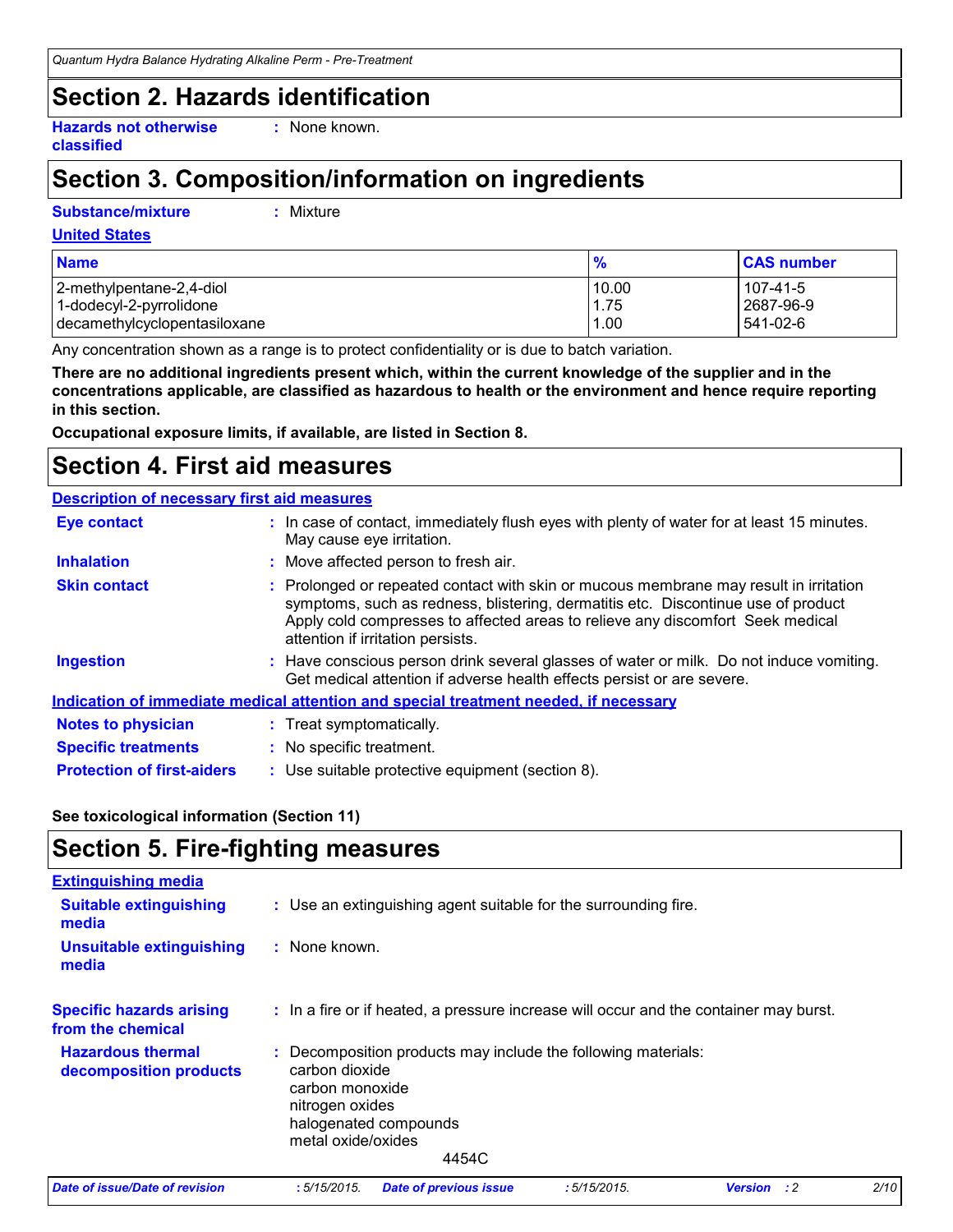### **Section 5. Fire-fighting measures**

| <b>Special protective actions</b> | : Promptly isolate the scene by removing all persons from the vicinity of the incident if |
|-----------------------------------|-------------------------------------------------------------------------------------------|
| for fire-fighters                 | there is a fire. No action shall be taken involving any personal risk or without suitable |
|                                   | training.                                                                                 |
| <b>Special protective</b>         | : Fire-fighters should wear appropriate protective equipment and self-contained breathing |
| equipment for fire-fighters       | apparatus (SCBA) with a full face-piece operated in positive pressure mode.               |

### **Section 6. Accidental release measures**

**Personal precautions, protective equipment and emergency procedures**

| For non-emergency<br>personnel                               | : No action shall be taken involving any personal risk or without suitable training.<br>Evacuate surrounding areas. Keep unnecessary and unprotected personnel from<br>entering. Do not touch or walk through spilled material. Avoid breathing vapor or mist.<br>Provide adequate ventilation. Wear appropriate respirator when ventilation is<br>inadequate. Put on appropriate personal protective equipment. |
|--------------------------------------------------------------|------------------------------------------------------------------------------------------------------------------------------------------------------------------------------------------------------------------------------------------------------------------------------------------------------------------------------------------------------------------------------------------------------------------|
| For emergency responders :                                   | If specialised clothing is required to deal with the spillage, take note of any information<br>in Section 8 on suitable and unsuitable materials. See also the information in "For non-<br>emergency personnel".                                                                                                                                                                                                 |
| <b>Environmental precautions</b>                             | : Avoid dispersal of spilled material and runoff and contact with soil, waterways, drains<br>and sewers. Inform the relevant authorities if the product has caused environmental<br>pollution (sewers, waterways, soil or air).                                                                                                                                                                                  |
| <b>Methods and materials for containment and cleaning up</b> |                                                                                                                                                                                                                                                                                                                                                                                                                  |
| <b>Small spill</b>                                           | : Stop leak if without risk. Dilute with water and mop up if water-soluble.                                                                                                                                                                                                                                                                                                                                      |
| <b>Large spill</b>                                           | : Stop leak if without risk. Contain and collect spillage with non-combustible, absorbent<br>material e.g. sand, earth, vermiculite or diatomaceous earth and place in container for<br>disposal according to local regulations (see Section 13). Contaminated absorbent                                                                                                                                         |

### **Section 7. Handling and storage**

#### **Precautions for safe handling**

| <b>Protective measures</b>                                                |    | : Put on appropriate personal protective equipment (see Section 8). Do not ingest. Avoid<br>contact with eyes, skin and clothing. Avoid breathing vapor or mist.                                                                                                                   |
|---------------------------------------------------------------------------|----|------------------------------------------------------------------------------------------------------------------------------------------------------------------------------------------------------------------------------------------------------------------------------------|
| <b>Advice on general</b><br>occupational hygiene                          |    | : Eating, drinking and smoking should be prohibited in areas where this material is<br>handled, stored and processed. Remove contaminated clothing and protective<br>equipment before entering eating areas. See also Section 8 for additional information<br>on hygiene measures. |
| <b>Conditions for safe storage,</b><br>including any<br>incompatibilities | ÷. | Store in accordance with local regulations. Store in original container protected from<br>direct sunlight in a dry, cool and well-ventilated area, away from incompatible materials<br>(see Section 10) and food and drink.                                                        |

emergency contact information and Section 13 for waste disposal.

material may pose the same hazard as the spilled product. Note: see Section 1 for

### **Section 8. Exposure controls/personal protection**

# **United States**

**Control parameters Occupational exposure limits**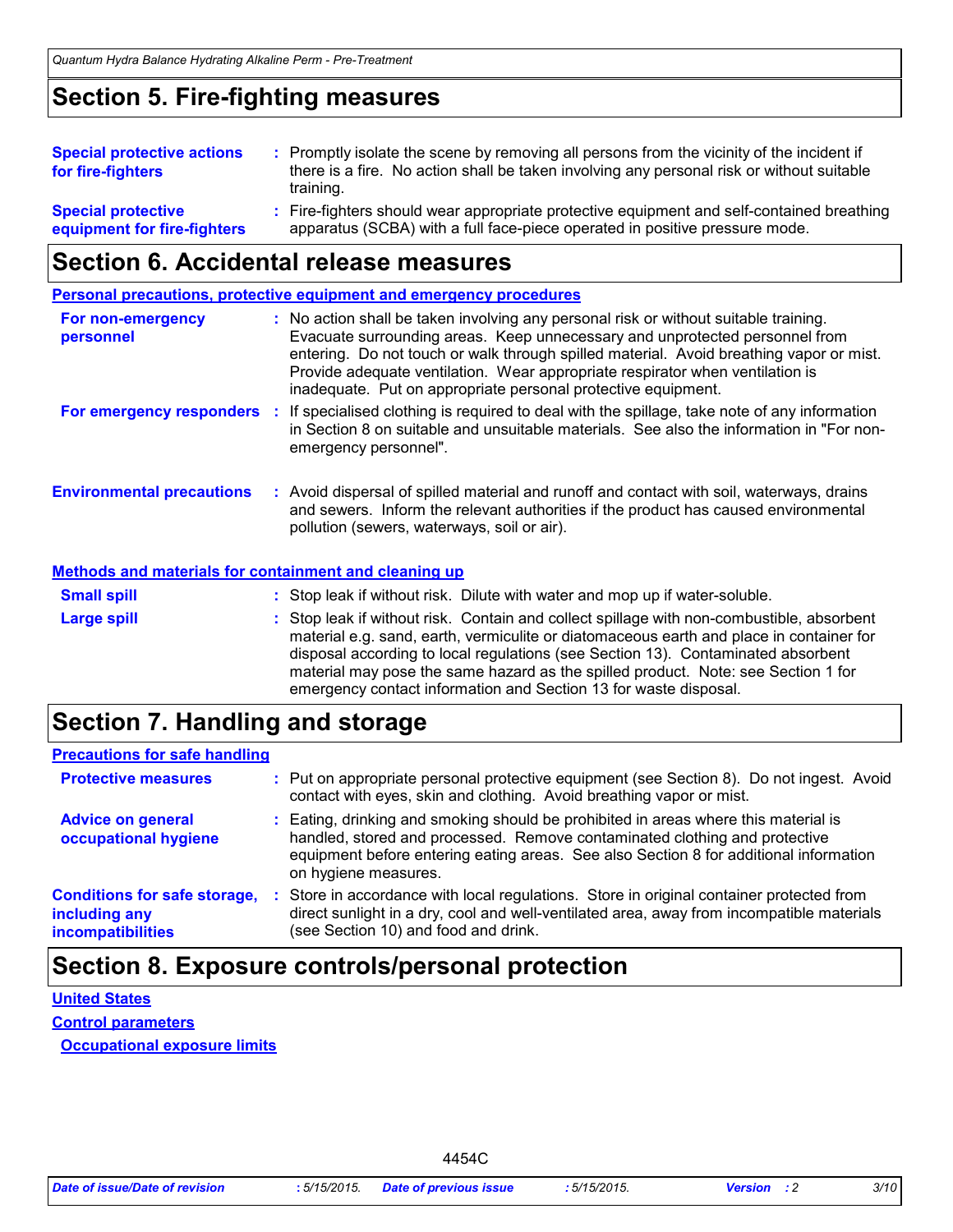# **Section 8. Exposure controls/personal protection**

| <b>Ingredient name</b>                     | <b>Exposure limits</b>                                                                                                                                                                                                                                                                                                                                                                            |
|--------------------------------------------|---------------------------------------------------------------------------------------------------------------------------------------------------------------------------------------------------------------------------------------------------------------------------------------------------------------------------------------------------------------------------------------------------|
| 2-methylpentane-2,4-diol                   | ACGIH TLV (United States, 4/2014).<br>C: 25 ppm<br>$C: 121 \text{ mg/m}^3$<br>OSHA PEL 1989 (United States, 3/1989).<br>CEIL: 25 ppm<br>CEIL: 125 mg/m <sup>3</sup><br>NIOSH REL (United States, 10/2013).<br>CEIL: 25 ppm<br>CEIL: 125 mg/m <sup>3</sup>                                                                                                                                         |
| <b>Appropriate engineering</b><br>controls | : Good general ventilation should be sufficient to control worker exposure to airborne<br>contaminants.                                                                                                                                                                                                                                                                                           |
| <b>Environmental exposure</b><br>controls  | Emissions from ventilation or work process equipment should be checked to ensure<br>they comply with the requirements of environmental protection legislation. In some<br>cases, fume scrubbers, filters or engineering modifications to the process equipment<br>will be necessary to reduce emissions to acceptable levels.                                                                     |
| <b>Individual protection measures</b>      |                                                                                                                                                                                                                                                                                                                                                                                                   |
| <b>Hygiene measures</b>                    | : Wash hands, forearms and face thoroughly after handling chemical products, before<br>eating, smoking and using the lavatory and at the end of the working period.<br>Appropriate techniques should be used to remove potentially contaminated clothing.<br>Wash contaminated clothing before reusing. Ensure that eyewash stations and safety<br>showers are close to the workstation location. |
| <b>Eye/face protection</b>                 | Safety eyewear complying with an approved standard should be used when a risk<br>assessment indicates this is necessary to avoid exposure to liquid splashes, mists,<br>gases or dusts. If contact is possible, the following protection should be worn, unless<br>the assessment indicates a higher degree of protection: chemical splash goggles.                                               |
| <b>Skin protection</b>                     |                                                                                                                                                                                                                                                                                                                                                                                                   |
| <b>Hand protection</b>                     | : Wear suitable gloves.                                                                                                                                                                                                                                                                                                                                                                           |
| <b>Body protection</b>                     | Personal protective equipment for the body should be selected based on the task being<br>performed and the risks involved and should be approved by a specialist before<br>handling this product.                                                                                                                                                                                                 |
| <b>Other skin protection</b>               | : Appropriate footwear and any additional skin protection measures should be selected<br>based on the task being performed and the risks involved and should be approved by a<br>specialist before handling this product.                                                                                                                                                                         |
| <b>Other skin protection</b>               | Appropriate footwear and any additional skin protection measures should be selected<br>based on the task being performed and the risks involved and should be approved by a<br>specialist before handling this product.                                                                                                                                                                           |
| <b>Respiratory protection</b>              | Use a properly fitted, air-purifying or air-fed respirator complying with an approved<br>standard if a risk assessment indicates this is necessary. Respirator selection must be<br>based on known or anticipated exposure levels, the hazards of the product and the safe<br>working limits of the selected respirator.                                                                          |

**Consult local authorities for acceptable exposure limits.**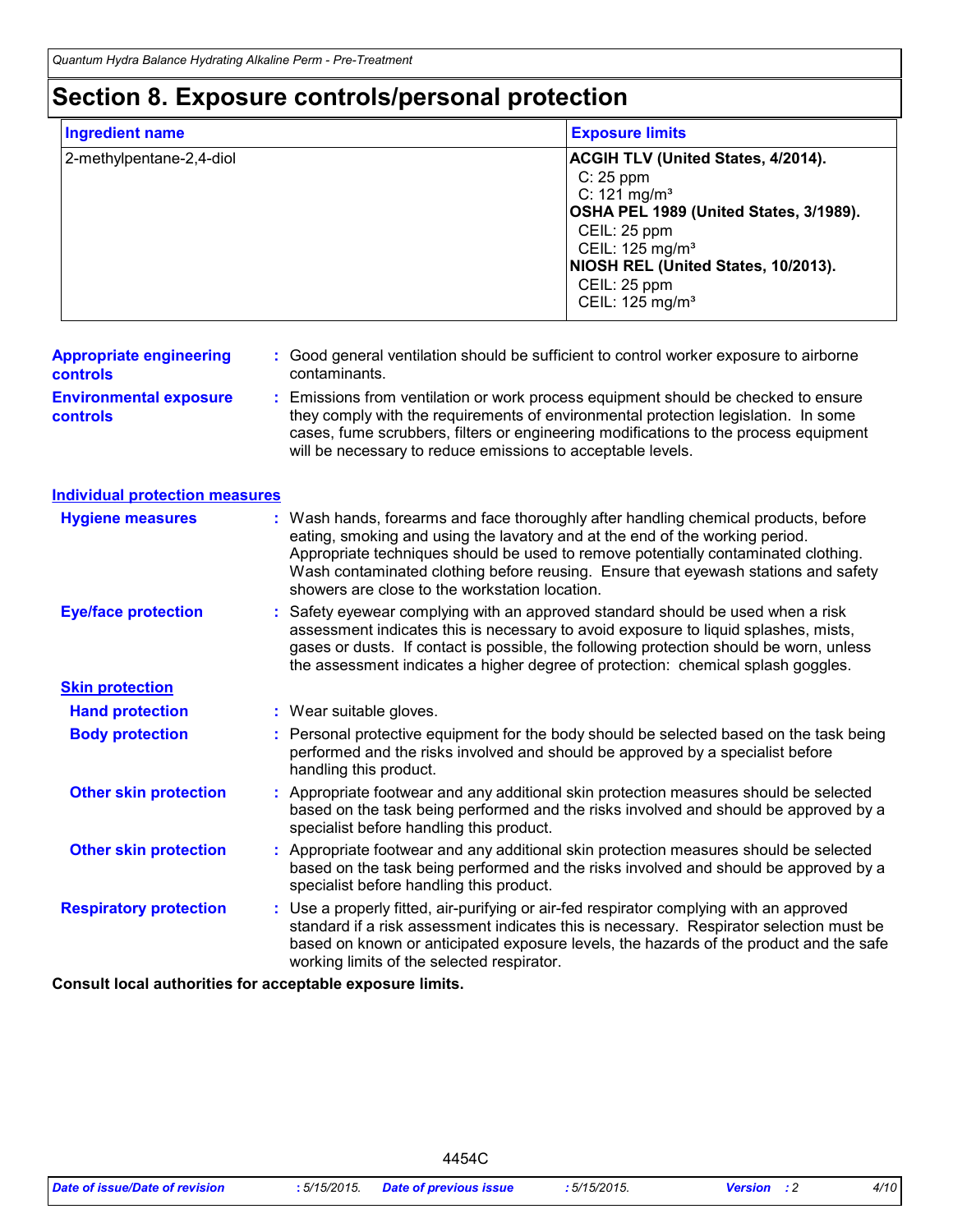# **Section 9. Physical and chemical properties**

#### **Appearance**

| <b>Physical state</b>   | : Liquid. [Viscous liquid.]            |
|-------------------------|----------------------------------------|
| <b>Color</b>            | : White, Off-white.                    |
| Odor                    | : Fragrance-like.                      |
| рH                      | : 3 to 4.5                             |
| <b>Boiling point</b>    | : $>100^{\circ}$ C ( $>212^{\circ}$ F) |
| <b>Flash point</b>      | : Closed cup: Not applicable.          |
| <b>Relative density</b> | $: 0.99$ to 1.1                        |

# **Section 10. Stability and reactivity**

| <b>Chemical stability</b>                    | : The product is stable.                                                                                  |
|----------------------------------------------|-----------------------------------------------------------------------------------------------------------|
| <b>Possibility of hazardous</b><br>reactions | : Under normal conditions of storage and use, hazardous reactions will not occur.                         |
| <b>Conditions to avoid</b>                   | : No specific data.                                                                                       |
| Incompatible materials                       | : No specific data.                                                                                       |
| <b>Hazardous decomposition</b><br>products   | : Under normal conditions of storage and use, hazardous decomposition products should<br>not be produced. |

### **Section 11. Toxicological information**

#### **Information on toxicological effects United States**

#### **Acute toxicity**

| <b>Product/ingredient name</b>                                       | <b>Result</b> | <b>Species</b> | <b>Dose</b>                | <b>Exposure</b> |
|----------------------------------------------------------------------|---------------|----------------|----------------------------|-----------------|
| 2-methylpentane-2,4-diol<br>decamethylcyclopentasiloxane   LD50 Oral | ILD50 Oral    | Rat<br>Rat     | 3700 mg/kg<br>-24134 mg/kg |                 |

#### **Irritation/Corrosion**

| <b>Product/ingredient name</b>                      | <b>Result</b>            | <b>Species</b> | <b>Score</b> | <b>Exposure</b>            | <b>Observation</b> |
|-----------------------------------------------------|--------------------------|----------------|--------------|----------------------------|--------------------|
| 2-methylpentane-2,4-diol                            | Skin - Mild irritant     | Rabbit         |              | 465<br>milligrams          |                    |
|                                                     | Skin - Moderate irritant | Rabbit         |              | 24 hours 500<br>milligrams |                    |
| 1-dodecyl-2-pyrrolidone                             | Eyes - Moderate irritant | Rabbit         |              | 100<br>milligrams          |                    |
|                                                     | Skin - Severe irritant   | Rabbit         |              | 500<br>milligrams          |                    |
| decamethylcyclopentasiloxane   Eyes - Mild irritant |                          | Rabbit         |              | 24 hours 500<br>milligrams |                    |
|                                                     | Skin - Mild irritant     | Rabbit         |              | 24 hours 500<br>milligrams |                    |

#### **Sensitization**

Not available.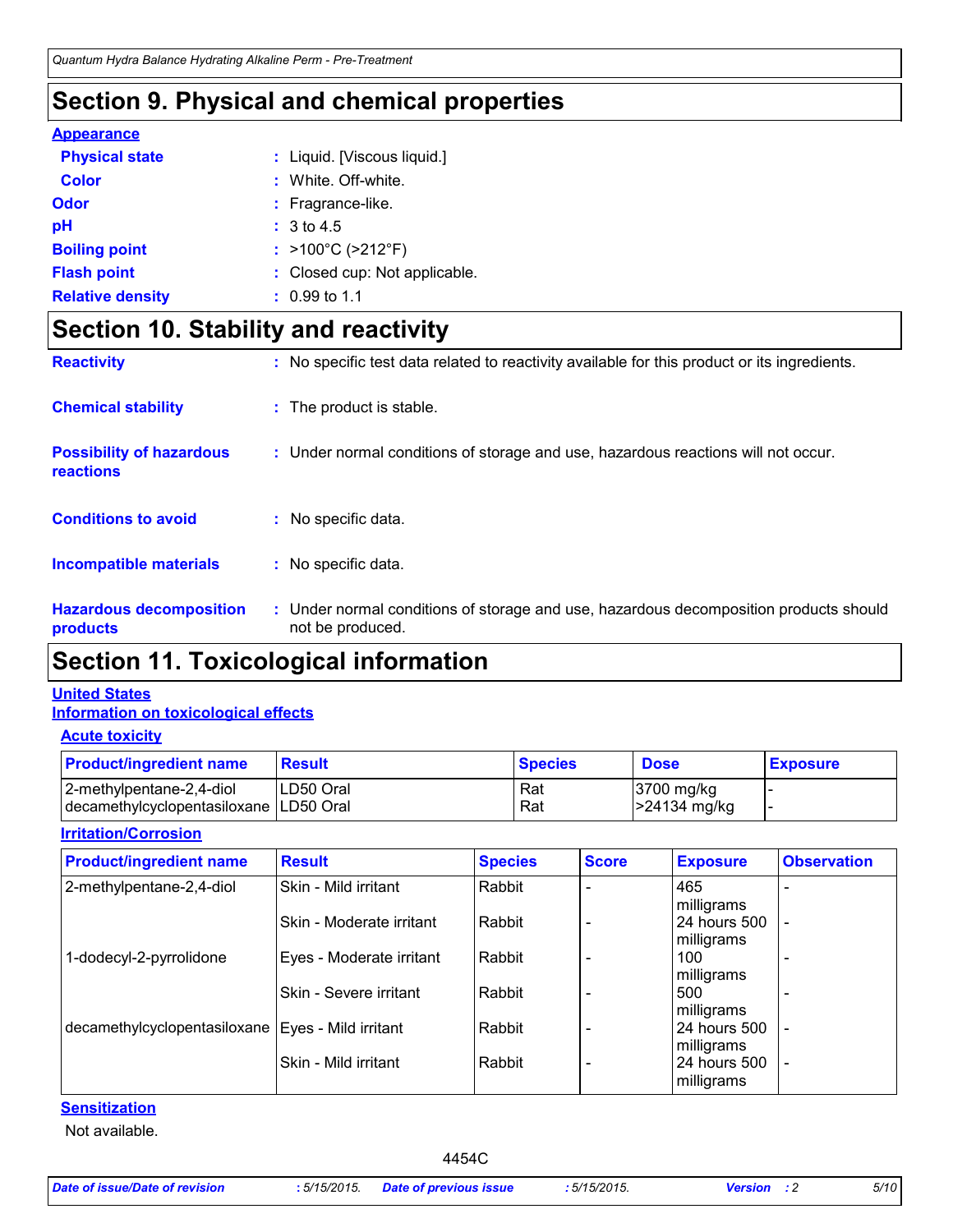# **Section 11. Toxicological information**

#### Not available. **Carcinogenicity** Not available. **Mutagenicity** Not available. **Teratogenicity** Not available. **Reproductive toxicity** Not available. **Information on the likely routes of exposure Inhalation 19.1 Exposure to decomposition products may cause a health hazard. Serious effects may** be delayed following exposure. **Ingestion :** Irritating to mouth, throat and stomach. **Skin contact :** Causes skin irritation. **Eye contact :** Causes serious eye irritation. **General :** No known significant effects or critical hazards. **Symptoms related to the physical, chemical and toxicological characteristics Skin contact Ingestion Inhalation :** No specific data. No specific data. **:** Adverse symptoms may include the following: **:** irritation redness **Eye contact :** Adverse symptoms may include the following: pain or irritation watering redness **Potential chronic health effects Delayed and immediate effects and also chronic effects from short and long term exposure Specific target organ toxicity (single exposure) Specific target organ toxicity (repeated exposure)** Not available. Not available. **Aspiration hazard** Not available. **:** Not available. **Potential acute health effects Potential immediate effects :** Not available. **Short term exposure Potential delayed effects :** Not available. **Potential immediate effects :** Not available. **Long term exposure Potential delayed effects :** Not available.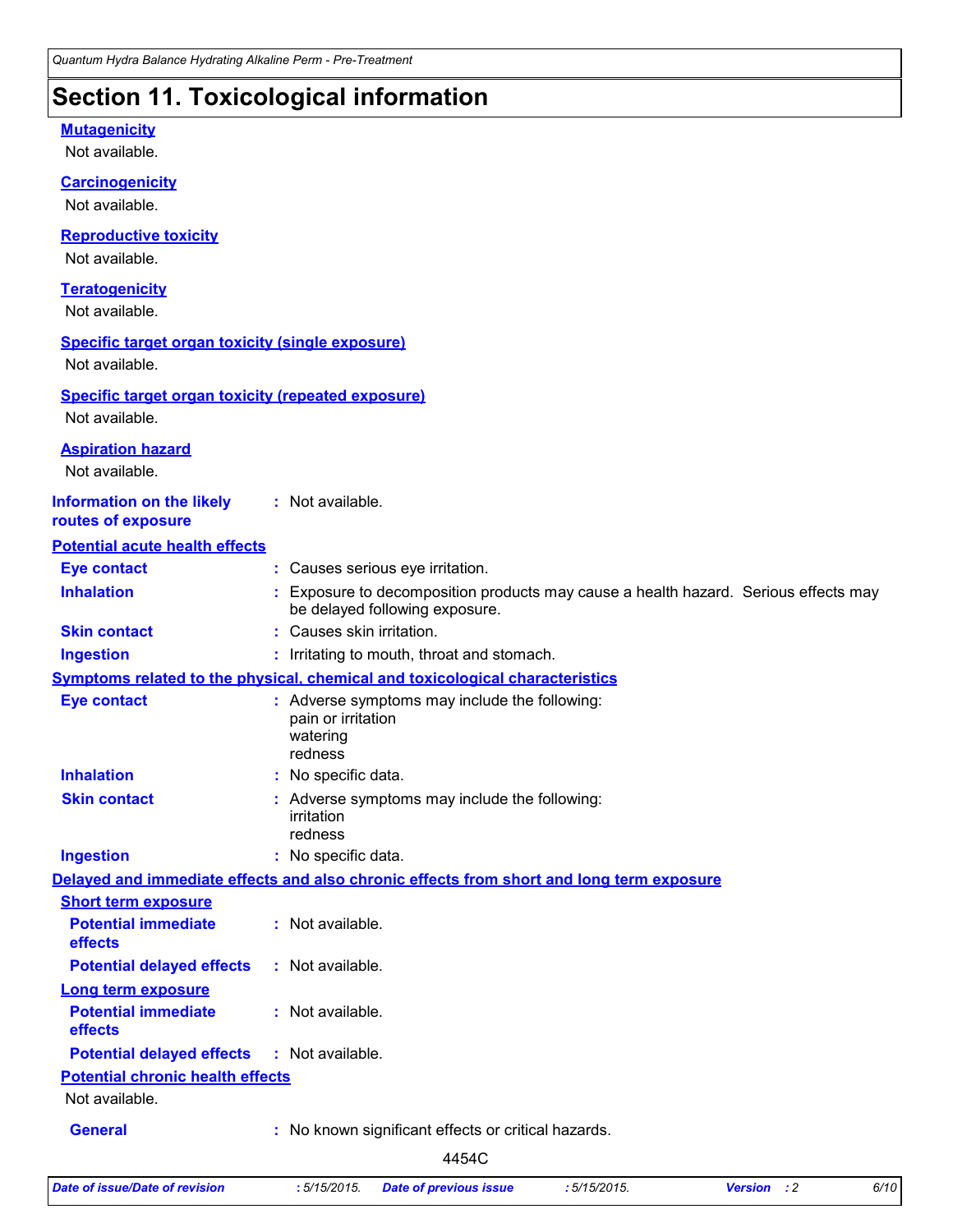### **Section 11. Toxicological information**

| <b>Carcinogenicity</b>       | : No known significant effects or critical hazards. |
|------------------------------|-----------------------------------------------------|
| <b>Mutagenicity</b>          | : No known significant effects or critical hazards. |
| <b>Teratogenicity</b>        | : No known significant effects or critical hazards. |
| <b>Developmental effects</b> | : No known significant effects or critical hazards. |
| <b>Fertility effects</b>     | : No known significant effects or critical hazards. |

#### **Numerical measures of toxicity**

#### **Acute toxicity estimates**

| Oral<br>6234.5 mg/kg | <b>Route</b> | <b>ATE value</b> |
|----------------------|--------------|------------------|
|                      |              |                  |

### **Section 12. Ecological information**

#### **United States**

#### **Toxicity**

| <b>Product/ingredient name</b> | <b>Result</b>                                                          | <b>Species</b>                                                       | <b>Exposure</b>       |
|--------------------------------|------------------------------------------------------------------------|----------------------------------------------------------------------|-----------------------|
| 2-methylpentane-2,4-diol       | Acute EC50 2800000 µg/l Fresh water                                    | Crustaceans - Ceriodaphnia<br>reticulata - Larvae                    | 148 hours             |
|                                | Acute EC50 3200000 µg/l Fresh water                                    | Daphnia - Daphnia magna -<br>l Larvae                                | 148 hours             |
| 1-dodecyl-2-pyrrolidone        | Acute LC50 8000000 µg/l Marine water<br>Acute EC50 0.5 ppm Fresh water | <b>Fish - Alburnus alburnus</b><br><b>Fish - Oncorhynchus mykiss</b> | 96 hours<br>196 hours |

#### **Persistence and degradability**

#### Not available.

#### **Bioaccumulative potential**

| <b>Product/ingredient name</b>                                                            | $LoaPow$    | <b>BCF</b> | <b>Potential</b>    |
|-------------------------------------------------------------------------------------------|-------------|------------|---------------------|
| 2-methylpentane-2,4-diol<br>1-dodecyl-2-pyrrolidone<br>decamethylcyclopentasiloxane 8.023 | 0.58<br>4.2 | 7060       | low<br>high<br>high |

#### **Mobility in soil**

| <b>Soil/water partition</b> | : Not available. |
|-----------------------------|------------------|
| <b>coefficient (Koc)</b>    |                  |
|                             |                  |

#### **Other adverse effects :** No known significant effects or critical hazards.

### **Section 13. Disposal considerations**

### **Disposal methods :**

Disposal of this product, solutions and any by-products should at all times comply with the requirements of environmental protection and waste disposal legislation and any regional local authority requirements. Care should be taken when handling emptied containers that have not been cleaned or rinsed out.

### **Section 14. Transport information**

| Date of issue/Date of revision | 5/15/2015. | <b>Date of previous issue</b> | :5/15/2015. | Version | 7/10 |
|--------------------------------|------------|-------------------------------|-------------|---------|------|
|--------------------------------|------------|-------------------------------|-------------|---------|------|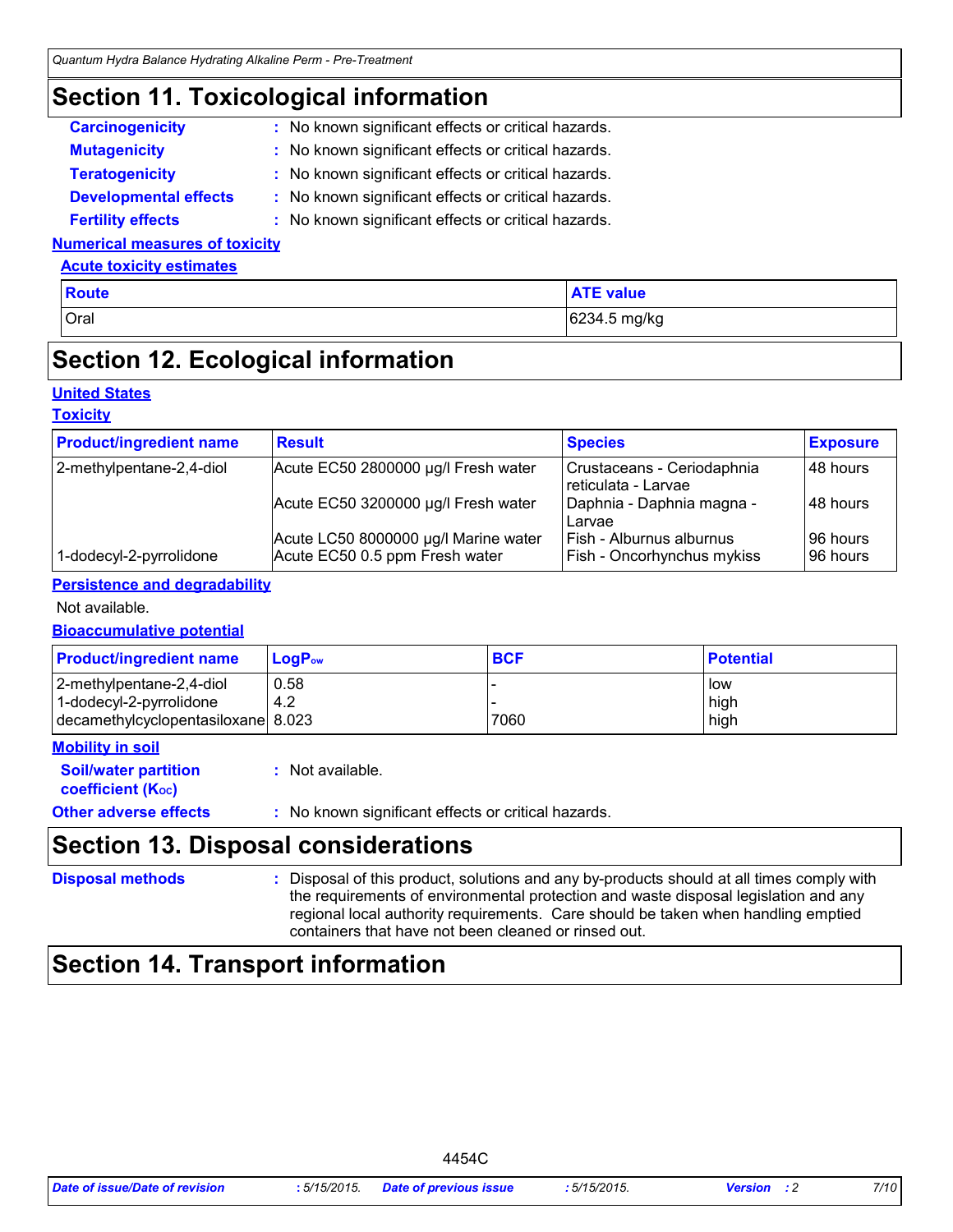*Quantum Hydra Balance Hydrating Alkaline Perm - Pre-Treatment*

### **Section 14. Transport information**

| <b>Regulatory</b><br>information       | <b>UN number</b>         | <b>Proper shipping name</b> | <b>Classes</b> | <b>PG*</b> Label | <b>Additional</b><br>information |
|----------------------------------------|--------------------------|-----------------------------|----------------|------------------|----------------------------------|
| <b>DOT Classification</b>              | <b>Not</b><br>regulated. |                             |                |                  |                                  |
| <b>TDG Classification</b>              | <b>Not</b><br>regulated. |                             |                |                  |                                  |
| <b>Mexico</b><br><b>Classification</b> | Not<br>regulated.        |                             |                |                  |                                  |
| <b>ADR/RID Class</b>                   | Not<br>regulated.        |                             |                |                  |                                  |
| <b>IMDG Class</b>                      | Not<br>regulated.        |                             |                |                  |                                  |
| <b>IATA-DGR Class</b>                  | <b>Not</b><br>regulated. |                             |                |                  |                                  |

PG\* : Packing group

# **Section 15. Regulatory information**

| <b>U.S. Federal regulations</b>                                                   | : TSCA 8(a) PAIR: decamethylcyclopentasiloxane; 2-benzylideneheptanal; 4-(4-hydroxy-<br>4-methylpentyl)cyclohex-3-enecarbaldehyde; cinnamaldehyde |
|-----------------------------------------------------------------------------------|---------------------------------------------------------------------------------------------------------------------------------------------------|
|                                                                                   | <b>TSCA 8(a) CDR Exempt/Partial exemption: Not determined</b>                                                                                     |
|                                                                                   | United States inventory (TSCA 8b): Not determined.                                                                                                |
| <b>Clean Air Act Section 112</b><br>(b) Hazardous Air<br><b>Pollutants (HAPs)</b> | : Not listed                                                                                                                                      |
| <b>Clean Air Act Section 602</b><br><b>Class I Substances</b>                     | : Not listed                                                                                                                                      |
| <b>Clean Air Act Section 602</b><br><b>Class II Substances</b>                    | : Not listed                                                                                                                                      |
| <b>DEA List I Chemicals</b><br>(Precursor Chemicals)                              | : Not listed                                                                                                                                      |
| <b>DEA List II Chemicals</b><br><b>(Essential Chemicals)</b>                      | : Not listed                                                                                                                                      |
| <b>SARA 302/304</b><br><b>Composition/information on ingredients</b>              |                                                                                                                                                   |
| No products were found.                                                           |                                                                                                                                                   |
| <b>SARA 304 RQ</b><br><b>SARA 311/312</b>                                         | : Not applicable.                                                                                                                                 |
| <b>Classification</b><br><b>Composition/information on ingredients</b>            | : Immediate (acute) health hazard                                                                                                                 |
|                                                                                   |                                                                                                                                                   |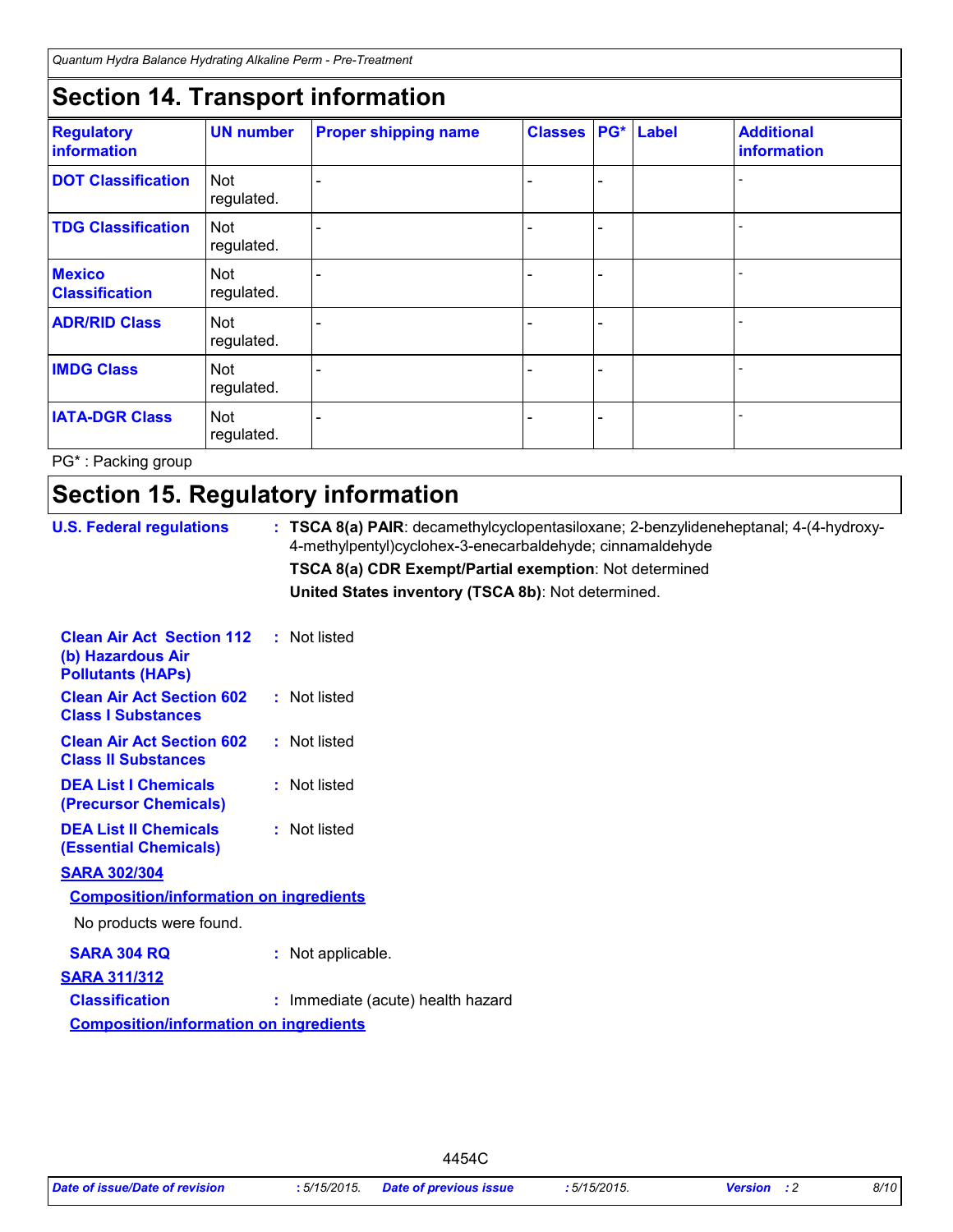# **Section 15. Regulatory information**

| <b>Name</b>                  | $\frac{9}{6}$ | <b>Fire</b> | <b>Sudden</b><br>hazard release of<br><b>pressure</b> | <b>Reactive</b> | <b>Immediate</b><br>(acute)<br>health<br>hazard | <b>Delayed</b><br>(chronic)<br>health<br>hazard |
|------------------------------|---------------|-------------|-------------------------------------------------------|-----------------|-------------------------------------------------|-------------------------------------------------|
| 2-methylpentane-2,4-diol     | 10.00         | No.         | No.                                                   | No.             | Yes.                                            | No.                                             |
| 1-dodecyl-2-pyrrolidone      | 1.75          | No.         | No.                                                   | No.             | Yes.                                            | No.                                             |
| decamethylcyclopentasiloxane | 1.00          | Yes.        | No.                                                   | No.             | Yes.                                            | No.                                             |

#### **State regulations**

| <b>Massachusetts</b> | : The following components are listed: HEXYLENE GLYCOL                                                                                                          |
|----------------------|-----------------------------------------------------------------------------------------------------------------------------------------------------------------|
| <b>New York</b>      | : None of the components are listed.                                                                                                                            |
| <b>New Jersey</b>    | : The following components are listed: HEXYLENE GLYCOL; 2,4-PENTANEDIOL,<br>2-METHYL-; PROPYLENE GLYCOL; 1,2-PROPANEDIOL; PROPYLENE GLYCOL; 1,<br>2-PROPANEDIOL |
| Pennsylvania         | : The following components are listed: 2,4-PENTANEDIOL, 2-METHYL-; 1,<br>2-PROPANEDIOL; 1,2-PROPANEDIOL                                                         |

#### **California Prop. 65**

CALIFORNIA PROPOSITION 65: The following statement is made in order to comply with the California Safe Drinking Water and Toxic Enforcement Act of 1986. This product is not known to the State of California to cause cancer.

#### Not available.

#### **International regulations**

**Chemical Weapon Convention List Schedules I, II & III Chemicals**

Not listed.

#### **Montreal Protocol (Annexes A, B, C, E)**

Not listed.

#### **Stockholm Convention on Persistent Organic Pollutants**

Not listed.

#### **Rotterdam Convention on Prior Inform Consent (PIC)**

Not listed.

#### **UNECE Aarhus Protocol on POPs and Heavy Metals**

Not listed.

#### **Canada**

| <b>WHMIS (Canada)</b>        | : Class D-2B: Material causing other toxic effects (Toxic). |  |
|------------------------------|-------------------------------------------------------------|--|
| <b>Canadian lists</b>        |                                                             |  |
| <b>Canadian NPRI</b>         | : None of the components are listed.                        |  |
| <b>CEPA Toxic substances</b> | : None of the components are listed.                        |  |
| <b>Canada inventory</b>      | : Not determined.                                           |  |

**This product has been classified in accordance with the hazard criteria of the Controlled Products Regulations and the MSDS contains all the information required by the Controlled Products Regulations.**

| <b>Mexico</b><br><b>Classification</b> | ÷<br>$\vert 0 \vert$                                           | Flammability<br>Reactivity |  |
|----------------------------------------|----------------------------------------------------------------|----------------------------|--|
|                                        | <b>Health</b><br>$\mathcal{D}$<br>$\overline{\mathbf{0}}$<br>∼ | <b>Special</b><br>4454C    |  |